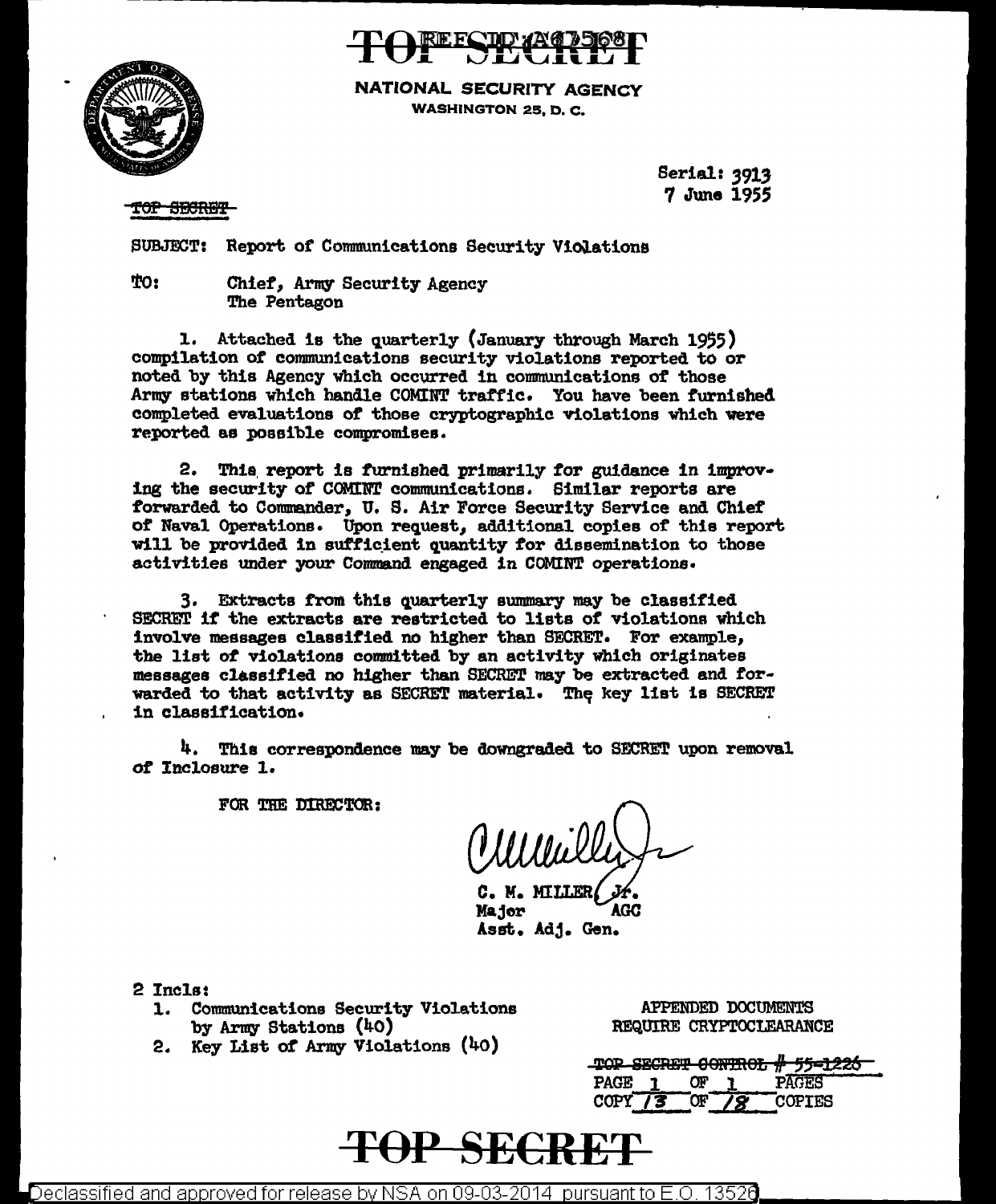### TOPES PC107666

### TOP SEGRET

 $\overline{\mathbf{3}}$ 

 $\ddot{\phantom{a}}$ 

### COMMUNICATIONS SECURITY VIOLATIONS BY ARMY STATIONS

| <b>DTG</b>                                                                                                                                                                                                                                     | <b>TRIGRAPH</b>                                                                                                                                                                                                      | KEY NO.                                                                                                                       | REMARKS                                                                                                                                                                                                                                                                                                                                                                                                                                                                                                                                                                                                                                           |  |  |  |  |
|------------------------------------------------------------------------------------------------------------------------------------------------------------------------------------------------------------------------------------------------|----------------------------------------------------------------------------------------------------------------------------------------------------------------------------------------------------------------------|-------------------------------------------------------------------------------------------------------------------------------|---------------------------------------------------------------------------------------------------------------------------------------------------------------------------------------------------------------------------------------------------------------------------------------------------------------------------------------------------------------------------------------------------------------------------------------------------------------------------------------------------------------------------------------------------------------------------------------------------------------------------------------------------|--|--|--|--|
|                                                                                                                                                                                                                                                |                                                                                                                                                                                                                      | <b>USM-2</b>                                                                                                                  |                                                                                                                                                                                                                                                                                                                                                                                                                                                                                                                                                                                                                                                   |  |  |  |  |
|                                                                                                                                                                                                                                                | <b>JANUARY</b>                                                                                                                                                                                                       |                                                                                                                               |                                                                                                                                                                                                                                                                                                                                                                                                                                                                                                                                                                                                                                                   |  |  |  |  |
| 2316202                                                                                                                                                                                                                                        |                                                                                                                                                                                                                      | 8                                                                                                                             | Encrypted using multiswitch setting<br>45132 vice 54231                                                                                                                                                                                                                                                                                                                                                                                                                                                                                                                                                                                           |  |  |  |  |
| 2513402                                                                                                                                                                                                                                        |                                                                                                                                                                                                                      | 8                                                                                                                             | Encrypted using multiswitch setting<br>45132 vice 54231                                                                                                                                                                                                                                                                                                                                                                                                                                                                                                                                                                                           |  |  |  |  |
| 2521082                                                                                                                                                                                                                                        |                                                                                                                                                                                                                      | 8                                                                                                                             | Encrypted using multiswitch setting<br>45132 vice 54231                                                                                                                                                                                                                                                                                                                                                                                                                                                                                                                                                                                           |  |  |  |  |
| <b>252125Z</b>                                                                                                                                                                                                                                 |                                                                                                                                                                                                                      | 8                                                                                                                             | Encrypted using multiswitch setting<br>45132 vice 54231                                                                                                                                                                                                                                                                                                                                                                                                                                                                                                                                                                                           |  |  |  |  |
| 2521502                                                                                                                                                                                                                                        |                                                                                                                                                                                                                      | 8                                                                                                                             | Encrypted using multiswitch setting<br>45132 vice 54231                                                                                                                                                                                                                                                                                                                                                                                                                                                                                                                                                                                           |  |  |  |  |
|                                                                                                                                                                                                                                                | $USM-3$                                                                                                                                                                                                              |                                                                                                                               |                                                                                                                                                                                                                                                                                                                                                                                                                                                                                                                                                                                                                                                   |  |  |  |  |
|                                                                                                                                                                                                                                                |                                                                                                                                                                                                                      | <b>JANUARY</b>                                                                                                                |                                                                                                                                                                                                                                                                                                                                                                                                                                                                                                                                                                                                                                                   |  |  |  |  |
| 0204472<br>030700Z<br>0421152<br>101203Z<br>1300552<br>1609092<br>171904Z<br>1719082<br>1817092<br>181829Z<br>2012222<br>211921Z<br>210820Z<br>210822Z<br>2108242<br>2108262<br>210828Z<br>210830Z<br>210832Z<br>2610152<br>291003Z<br>310920Z | КBX<br>APM<br>KIV<br><b>CLG</b><br><b>DDK</b><br>LEC<br><b>IFX</b><br>LGC<br>EUC<br><b>EVL</b><br>ШK<br>GDO<br>FTC<br>FTT<br>FUF<br>FUL<br><b>FUT</b><br><b>FVE</b><br><b>FVN</b><br><b>JQG</b><br>LIC<br><b>MDH</b> | 3đ<br>4<br>3d<br>6<br>Зc<br>3d<br>3d<br>3c<br>4<br>3d<br>3d<br>3d<br>7e<br>7a<br>7a<br>7a<br>7а<br>7а<br>7a<br>3d<br>3d<br>3d | Broke on CSQZQ vice CSQZO<br>Omitted letter in message indicator<br>Broke on FXRRN vice FXRRQ<br>Broke using trigraph CLC<br>Broke on PDJBF vice PDJDF<br>Broke on MDLEO vice ABJPC<br>Broke on MUGUP vice MUGUL<br>Broke on EDWUX vice EVWUX<br>Omitted letter in message indicator<br>Broke on VBWKF vice VBWKX<br>Broke on ELVLH vice XLVLH<br>Broke on HDNWK vice HNNWK<br>Broke on BB vice AA<br>Broke on BB vice AA<br><b>Broke on BE vice AA</b><br>Broke on BB vice AA<br>Broke on BB vice AA<br>Broke on BB vice AA<br><b>Broke on BB vice AA</b><br>Broke on IRCXB vice IRQXB<br>Broke on DILMX vice DLLMX<br>Broke on JVBXU vice RVBXU |  |  |  |  |

|      | TOP SECRET CONTROL #55-1226-A |               |  |
|------|-------------------------------|---------------|--|
| PAGE | ገዞ                            | PAGES         |  |
| COPY | w                             | <b>COPTES</b> |  |
|      | CRYPTOCLEARANCE REQUIRED      |               |  |

 $\vdots$ W  $\cdots$  :

W

 $;...$ 

### **CRYPTOCLEARANCE REQUIRED**

Incl 1

### **TOP SECRET**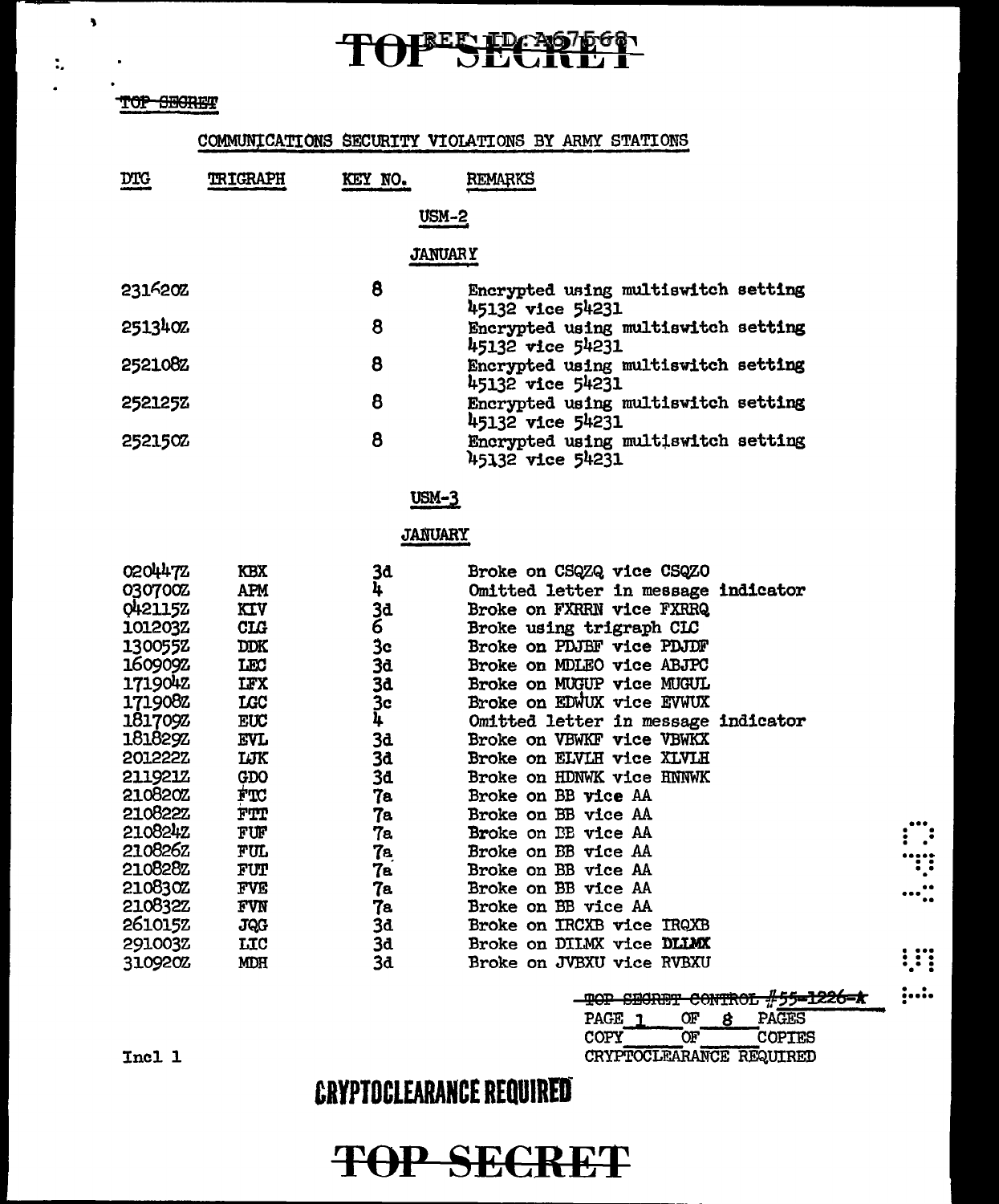### TONESE CREEP

### TOP SECRET

VIOIATIONS (Cont'd)

| <b>DTG</b> | TRIGRAPH | KEY NO. | <b>REMARKS</b>                               |
|------------|----------|---------|----------------------------------------------|
| ____       |          |         | the contract of the contract of the contract |

 $USM-3$  (Cont'd)

### FEBRUARY

 $-$ 

| 061230Z        | WSY        | 3d. | Broke on KNPJII vice KGPGU    |
|----------------|------------|-----|-------------------------------|
| 0615102        | MSN        | 3đ  | Broke on QMWOA vice GMWOA     |
| 0901432        | MZU        | 3d  | Broke on ZQYML vice UQYML     |
| 0915482        | NDF        | 3c  | Broke on MSDTZ vice MSPTZ     |
| 100010Z        | <b>CYW</b> | 3d  | Broke on TBZIX vice TBAIX     |
| 100456Z        | NHP        | 7а  | Broke on AA vice BB           |
| 1217032        | NTE        | 3đ  | Broke on JZGPS vice JZUPS     |
| 1404352        | <b>ECM</b> | 6   | Broke using trigraph OCM      |
| 1413592        | ODW        | 3c  | Broke on WGPBX vice WGPDX     |
| 1719452        | <b>OUF</b> | 3c  | Broke on RTHIU vice RTHIQ     |
| 181917Z        | <b>GCX</b> | 7а  | Broke on AA vice BB           |
| 192023Z        | PBW        | 3đ  | Broke on FNRBD vice FNRBW     |
| 220930Z        | <b>HHY</b> | 3в. | Broke on ERLXS vice ELRXS     |
| 251800Z        | IIN        | 2   | Broke on AM rotor arrangement |
| 2508572        | JMW        | 3d  | Broke on DNMSC vice DNMNC     |
| <b>281105Z</b> | JMN        | 3đ  | Broke on BJEQU vice XIEQU     |
| 280133Z        | QDJ        | 3d  | Broke on KBSWE vice HBSWE     |

#### **MARCH**

| 010012Z | QFN        | 3d             | <b>Broke on ELVNL vice MLVNL</b>  |     |
|---------|------------|----------------|-----------------------------------|-----|
| 010817Z | <b>ADG</b> | 3đ             | Broke on VLFVS vice VVFVS         |     |
| 041850Z | <b>BCT</b> | Зa             | Broke on KIJTY vice KITJY         |     |
| 071230Z | RAD        | 2              | Broke on AM rotor arrangement     |     |
| 071832Z | <b>BXM</b> | 3d             | Broke on DNGOB vice DNGOH         |     |
| 120032Z | DEL        | 3d             | Broke on NZXSZ vice NRXSZ         |     |
| 130326Z | <b>ROT</b> | 3d             | Broke on PVWWF vice PVWSF         |     |
| 1307042 | DLI        | 3d             | Broke on ORXTF wice OGXTF         |     |
| 131400Z |            | 2              | Broke on AM rotor arrangement     |     |
| 131402Z |            | 2              | Broke on AM rotor arrangement     |     |
| 1314042 |            | 2              | Broke on AM rotor arrangement     |     |
| 151015Z | EBH        | 3d             | <b>Broke on BOBGH vice BOMGH</b>  | ः   |
| 1513152 | GSW        | 3d             | Broke on CUZLL vice CUZEL         |     |
| 1709452 | EKX        | 3d             | Broke on RGXBP vice RGXIP         |     |
| 1704172 | EJZ        | 3c             | Broke on AEGFF vice AEBFF         |     |
| 2414172 | <b>GKY</b> | 4              | Added letter to message indicator |     |
| 250900Z | <b>GOK</b> | 3d             | Broke on CRQWQ vice CXQWQ         |     |
| 270032Z | HCY        | 3d             | Broke on GAQGV vice GAZGV         | !!! |
| 2804002 | HKE        | 3b             | Broke on QMGBD vice QMGBE         | ;:. |
| 281706Z | TXK        | $\overline{6}$ | Broke using trigraph TDK          |     |

|             |    |    |    | TOP CEORET CONTROL #55-1226-A |  |
|-------------|----|----|----|-------------------------------|--|
| <b>PAGE</b> | -2 | ጡ  | R. | PAGES                         |  |
| <b>COPY</b> |    | ንሞ |    | <b>COPIES</b>                 |  |
|             |    |    |    | CRYPTOCLEARANCE REQUIRED      |  |

Incl 1

# **TOP SECRET**

 $\ddot{\phantom{0}}$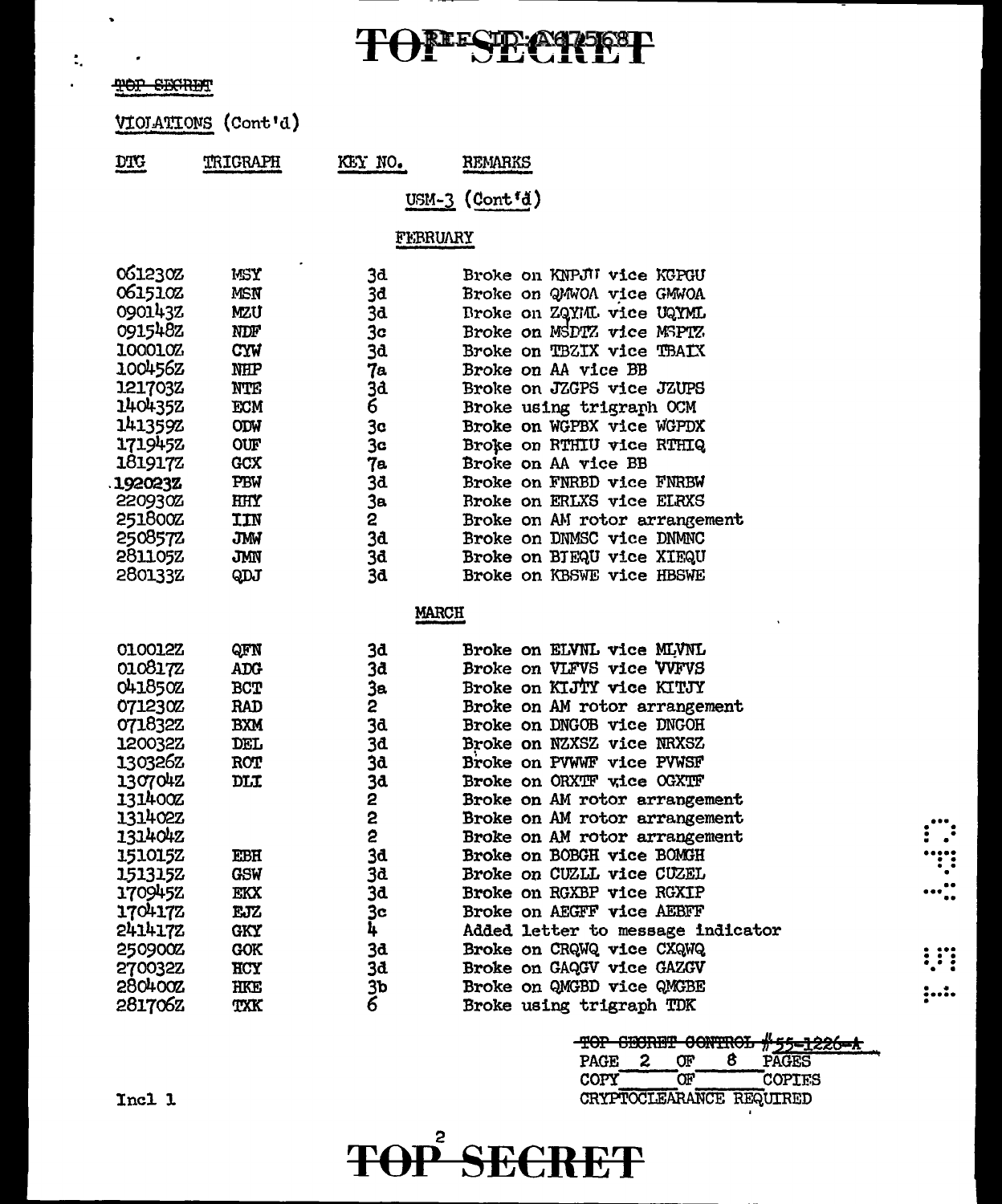**TOPESECNET** 

TOP SECRET

 $\bullet$ 

 $\frac{1}{2}$ 

|                                         | VIOLATIONS (Cont'd)      |                 |                                                          |  |
|-----------------------------------------|--------------------------|-----------------|----------------------------------------------------------|--|
| $\overline{\text{D} \text{T} \text{G}}$ | TRIGRAPH                 | KEY NO.         | <b>REMARKS</b>                                           |  |
|                                         |                          |                 | USM-3 $(Cont 1d)$                                        |  |
|                                         |                          |                 | MARCH (Cont'd)                                           |  |
| 281716Z                                 | TBY                      | 6               | Broke using trigraph TDY                                 |  |
| 2914012<br>310535Z                      | <b>TPC</b><br><b>TKL</b> | 6<br>3d         | Broke using trigraph TFC<br>Broke on BCWXQ vice BCWXZ    |  |
|                                         |                          | <u>USM-4</u>    |                                                          |  |
|                                         |                          | <b>JANUARY</b>  |                                                          |  |
| 011245Z                                 | YEF                      | 5               | Alignment UAWIP                                          |  |
| 011640Z                                 | <b>YFB</b>               | 7a              | Broke on BB vice CC                                      |  |
| 1906302                                 | ZBN                      | 3 <sub>c</sub>  | Broke on ALTJB vice ALTAB                                |  |
| 2914102                                 | <b>AFC</b>               | 3đ              | Broke on ERVGS vice ARVGS                                |  |
| 3014152                                 | AJC                      | 3d              | Broke on DQXOI vice DQXOD                                |  |
|                                         |                          | <b>FEBRUARY</b> |                                                          |  |
| 0109352                                 | <b>AOK</b>               | 3d              | Broke on AGJND vice AJJND                                |  |
| 0115002                                 | APV                      | 9               | Message indicator derived using<br>deciphering procedure |  |
| 011900Z                                 | <b>APU</b>               | 76              | Broke on AA vice CC                                      |  |
| 0206002                                 | <b>ARQ</b>               | 3d              | Broke on MNZTU vice MBZTU                                |  |
| 0607332                                 | <b>BEO</b>               | 3d              | Broke on NOGBW vice BOGBW                                |  |
| 061708Z                                 | <b>BFW</b>               | 3d              | Broke on CFTQK vice ABYQK                                |  |
| 2602252                                 | <b>CUX</b>               | 3d              | Broke on PUXHQ vice PUXHD                                |  |
|                                         |                          | <b>MARCH</b>    |                                                          |  |
| 020345Z                                 | DAV                      | 3d              | Broke on ZFUPV vice ZFUPN                                |  |
|                                         |                          | usm-6           |                                                          |  |
|                                         |                          | <u>MARCH</u>    |                                                          |  |
| $24$ MAR                                |                          | 10              | Operator error                                           |  |
|                                         |                          | USM-7           |                                                          |  |
|                                         |                          | <b>JANUARY</b>  |                                                          |  |
| 060700Z                                 | <b>AFJ</b>               | 5               | Alignment HVGOR                                          |  |
|                                         |                          |                 | <b>SECRET CONTRO</b><br>- <del>TOP</del>                 |  |
|                                         |                          |                 | PAGE<br>Œ<br>8<br><b>PAGES</b>                           |  |
|                                         |                          |                 | COPY<br>Œ.<br><b>COPIES</b>                              |  |
| Incl 1                                  |                          |                 | CRYPTOCLEARANCE REQUIRED                                 |  |
|                                         |                          |                 |                                                          |  |

**TOP SECRET**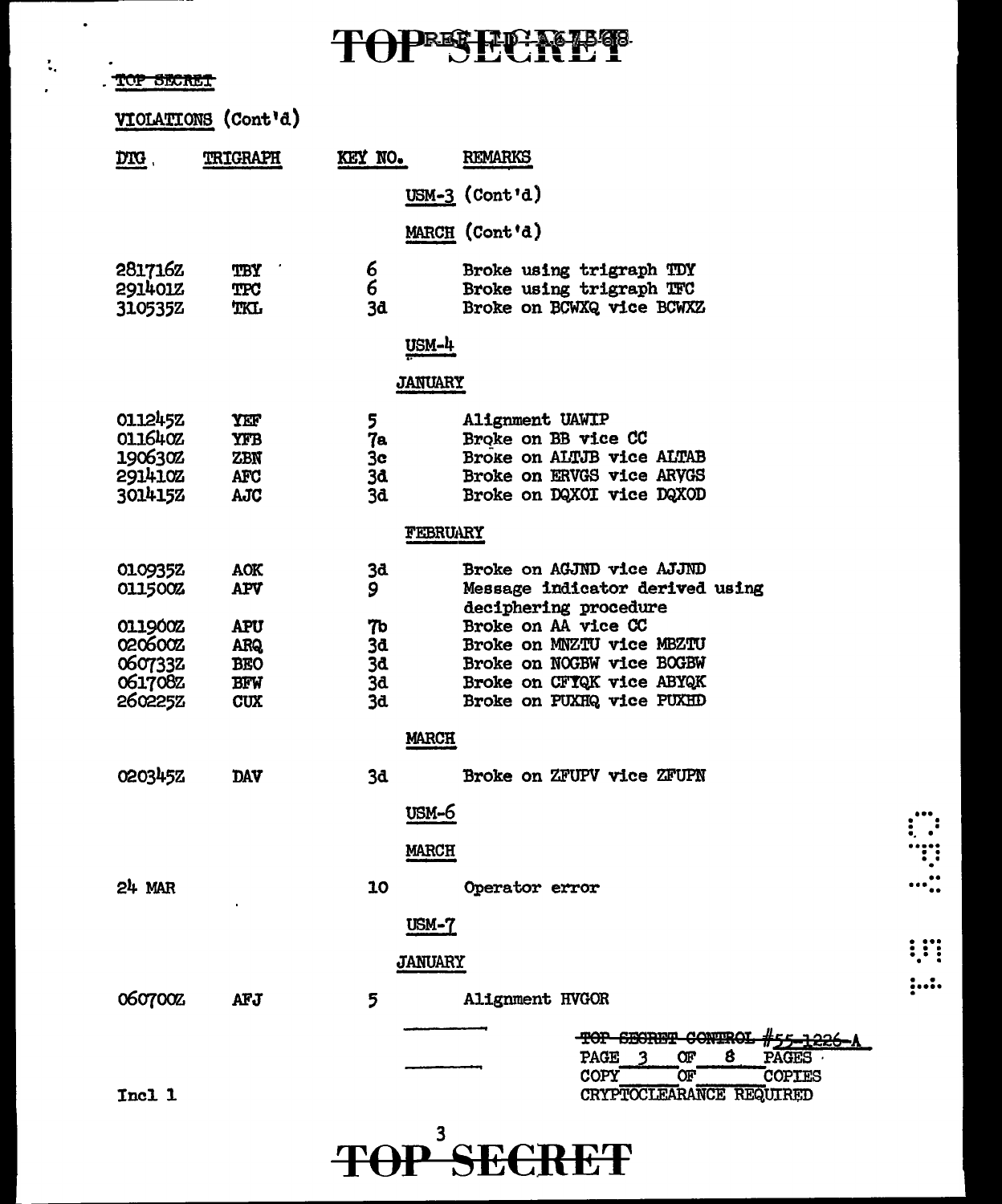# TOPE CDEX67568T

 $\ddot{\phantom{0}}$ 

 $\ddot{\ddot{}}$  .

 $\mathbf{r}$ 

| <b>SECRIM</b>      |                     |                | TAN DEATEI                                                    |  |
|--------------------|---------------------|----------------|---------------------------------------------------------------|--|
|                    | VIOLATIONS (Cont'd) |                |                                                               |  |
| <b>DTG</b>         | <b>TRIGRAPH</b>     | KEY NO.        | <b>REMARKS</b>                                                |  |
|                    |                     | <u>USM-8</u>   |                                                               |  |
|                    |                     | <b>MARCH</b>   |                                                               |  |
| <b>15 MAR</b>      |                     | 10             | Operator error                                                |  |
| <b>20 MAR</b>      |                     | 10             | Operator error                                                |  |
|                    |                     | USM-32         |                                                               |  |
|                    |                     | <b>MARCH</b>   |                                                               |  |
| 212230%            |                     | 11             | Malfunction of equipment                                      |  |
|                    |                     | USM-35         |                                                               |  |
|                    |                     | <b>JANUARY</b> |                                                               |  |
| 301525Z            |                     | 10             | Maintenance man believed he was in<br>local test position     |  |
|                    |                     | <u>ASAA</u>    |                                                               |  |
|                    |                     | <b>MARCH</b>   |                                                               |  |
| 0808402            |                     | 8              | Use of multiswitch setting assigned                           |  |
| 0821302            |                     | 8              | in superseded key list<br>Use of multiswitch setting assigned |  |
| 091850Z            |                     | 8              | in superseded key list<br>Use of multiswitch setting assigned |  |
|                    |                     |                | in superseded key list                                        |  |
|                    |                     | ASAE           |                                                               |  |
|                    |                     | <b>JANUARY</b> |                                                               |  |
| 1706152<br>1901222 | FTQ                 | 3d             | Broke on PGFUO vice NGFUO                                     |  |
| 240700Z            | <b>GGK</b><br>HOK   | 3d<br>3d       | Broke on MVHVZ vice MVHVS<br>Broke on EFDVX vice EFDJX        |  |
| 240450Z            | <b>HPN</b>          | 6              | Broke using trigraph HNP                                      |  |
|                    |                     | FEBRUARY       |                                                               |  |
| 110235Z            | <b>DHA</b>          | 3đ             | Broke on ZGCNI vice ZGCNT                                     |  |
| 150825Z            | EMG                 | 3 <sub>b</sub> | Broke on UMGJN vice UMGJO                                     |  |
|                    |                     |                | TOP SECRET CONTRO<br>PAGE<br>Œ<br><b>PAGES</b><br>8           |  |
|                    |                     |                | `œr<br>COPY<br><b>COPIES</b>                                  |  |
| Incl 1             |                     |                | CRYPTOCLEARANCE REQUIRED                                      |  |

### $\frac{1}{2}$ **TOP SECRET**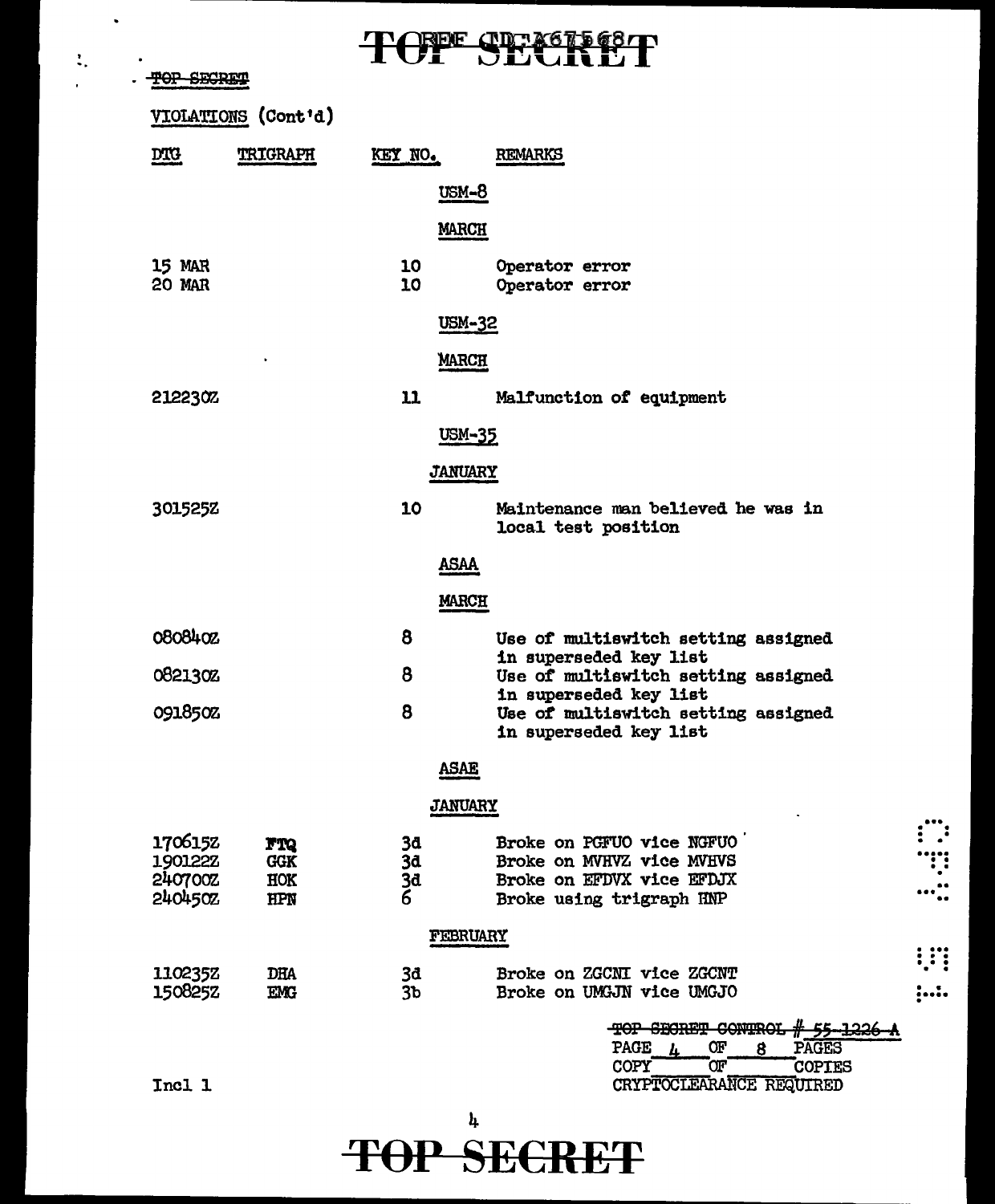TOPBE PEACHES

TOP SECRET

' ..

 $\bullet$ 

|                        | VIOLATIONS (Cont'd) |                |                                                                  |
|------------------------|---------------------|----------------|------------------------------------------------------------------|
| $\overline{\text{DR}}$ | <b>TRIGRAPH</b>     | KEY NO.        | <b>REMARKS</b>                                                   |
|                        |                     |                | ASAE (Cont'd)                                                    |
|                        |                     |                | <b>FEBRUARY</b> (Cont'd)                                         |
| 1516202                | EMJ                 | 3â             | Broke on OUGQQ vice OWCQQ                                        |
| 2107352                | FLZ                 | 2              | Broke on AM rotor arrangement                                    |
|                        |                     |                | for 22 Feb                                                       |
| 2611582                |                     | 12             | Use of AFSAK 2674                                                |
|                        |                     | <b>MARCH</b>   |                                                                  |
| 0408102                | AVF                 | 3b             | <b>Broke on FERIK vice EERIK</b>                                 |
| 080400Z                | CAJ                 | 3d             | Broke on OMCJE vice HMCJE                                        |
| 161700Z                | EEF                 | 6              | Broke using trigraph EFF                                         |
| 2419402                | <b>GFQ</b>          | 4              | Added letter to message indicator                                |
| 2422252                | <b>GGK</b>          | 3d             | Broke on SJQKB vice SJQKR                                        |
| 2803172                | HHT                 | 3d             | Broke on FJNWG vice FJNWL                                        |
|                        |                     | <b>ASAFE</b>   |                                                                  |
|                        |                     | <b>JANUARY</b> |                                                                  |
| 0118352                | AIE                 | 3đ             | Broke on RWVAY vice LWVAY                                        |
| 0711582                | EZZ                 | 2              | 10 messages broke on PM rotor                                    |
|                        |                     |                | arrangement                                                      |
| 0707542                | <b>EJV</b>          | 3d             | Broke on JQZLH vice JQZIU                                        |
| 0721222                |                     | 10             | Clear text tape transmission                                     |
| 0816332                | <b>FZS</b>          | 3 <sub>c</sub> | Broke on QXCVQ vice QXCDQ                                        |
| 120539Z                | <b>IUF</b>          | 34             | Broke on ALUFD vice ABUFD                                        |
| 1300392                | <b>JKC</b>          | 3d             | <b>Broke on EKSTB vice MKETB</b>                                 |
| 130215Z                | <b>JMO</b>          | 3b             | Broke on TKYZZ vice TJYZZ                                        |
| 1406452                | KBL                 | 3d             | Broke on CRZVI vice CRVZM                                        |
| 140646Z                | KIG                 | 3 <sub>b</sub> | Broke on GSEUX vice GSFUX                                        |
| 1704172                | <b>MAM</b>          | 3a             | Broke on VMLFW vice VMFLW                                        |
| 1302272                | JMU                 | <b>3d</b>      | <b>Broke on WJHKV vice WJLKV</b>                                 |
| 240856z                | QBP                 | 9              | Message indicator derived using                                  |
| 301529Z                | <b>SYM</b>          | 3 <sub>c</sub> | deciphering procedure<br>Broke on QDUSN vice QZUSN               |
|                        |                     | FEBRUARY       |                                                                  |
|                        |                     |                |                                                                  |
| <b>100115Z</b>         | <b>EHA</b>          | 3a             | Broke on RMQYL vice RMQLY                                        |
| 11 FEB<br>1106012      | EYS                 | 10<br>4        | Telephone conversation                                           |
| 2700152                | <b>MPO</b>          | 3d             | Omitted letter in message indicator<br>Broke on WOYBN vice SOYBN |
|                        |                     |                |                                                                  |
|                        |                     |                |                                                                  |
|                        |                     |                | PAGE 5<br>8<br>Œ<br><b>PAGES</b>                                 |

#### Incl 1

## TOP<sup>5</sup> SECRET

COPY OF COPIES CRYPTOCIFAR^NCE REQUIRED

 $\dddot{}}$  . ..... .. . . . .. ... ..

.... . . . . . . . .

 $, ...$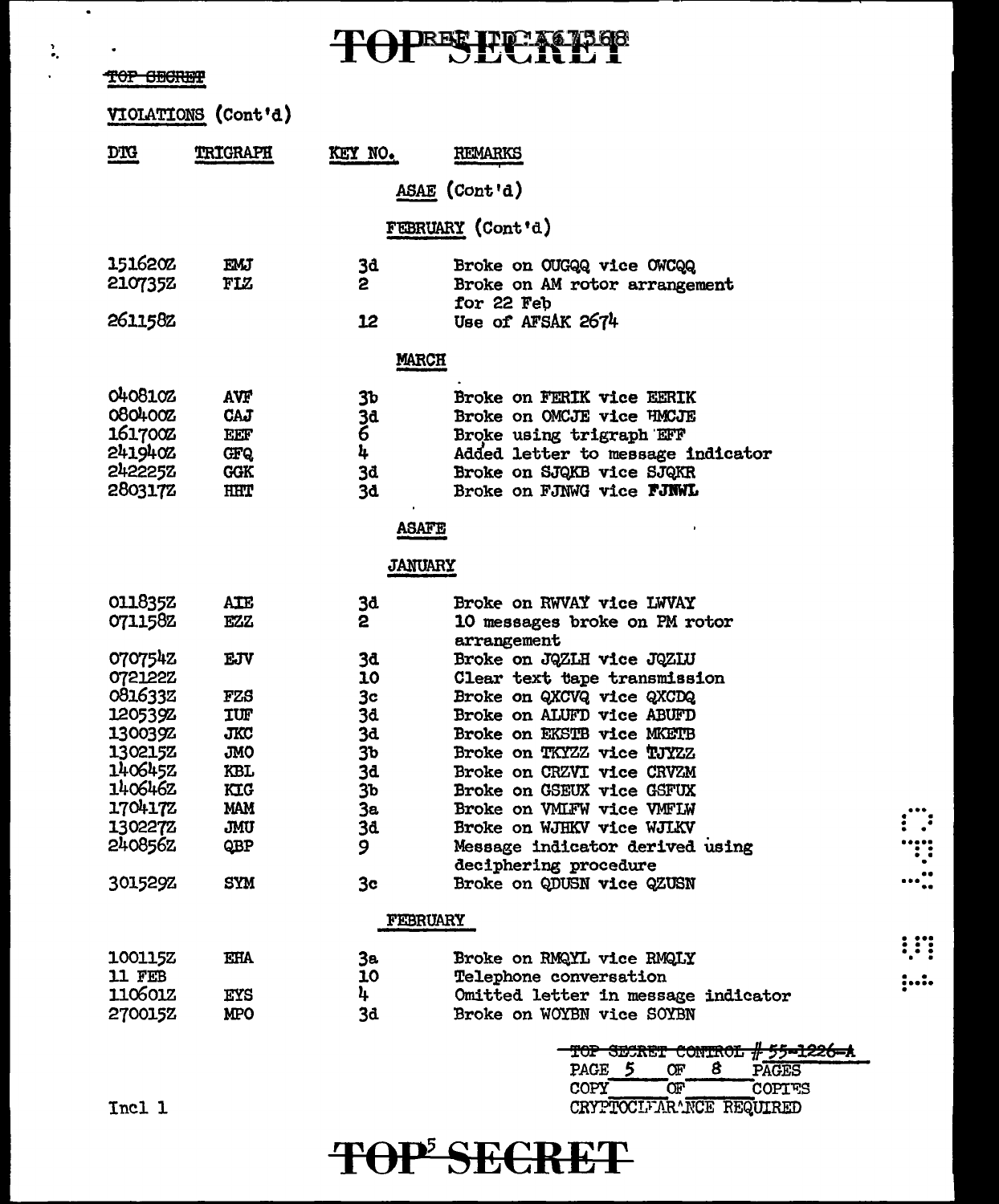TOP SECRET

 $\overline{a}$ 

 $\overline{\mathbf{r}}$ 

# TOPEETEN PEGS

|                                                                                      | VIOIATIONS (Cont'd)                                  |                                                          |                                                                                                                                                                                                                                          |  |
|--------------------------------------------------------------------------------------|------------------------------------------------------|----------------------------------------------------------|------------------------------------------------------------------------------------------------------------------------------------------------------------------------------------------------------------------------------------------|--|
| $\underline{\text{DTC}}$                                                             | TRIGRAPI                                             | KEY NO.                                                  | <b>REMARKS</b>                                                                                                                                                                                                                           |  |
|                                                                                      |                                                      |                                                          | ASAFE (Cont'd)                                                                                                                                                                                                                           |  |
|                                                                                      |                                                      | MARCH.                                                   |                                                                                                                                                                                                                                          |  |
| 0900312<br>1200057<br>211402Z<br>2712417<br>2802532<br>2906457<br>3011517<br>3017492 | CCE<br>DDS<br>ICO<br>IDY<br>IKF<br>ITM<br><b>TYX</b> | 38<br>3a<br>$\overline{c}$<br>3d<br>3d<br>3d<br>3d<br>34 | Broke on GMPYY vice GMSYY<br>Broke on I7FLI vice IZIFI<br>Proke on AM rotor arrangement<br>Broke on YLYSR vice YLYSK<br>Broke on CFDPG vice CSDPG<br>Broke on PWEVQ vice PHEVQ<br>Broke on OHVUU vice OHVBU<br>Broke on QZNHZ vice QZNMZ |  |
| 3115257                                                                              | <b>JHK</b>                                           | 3d                                                       | Broke on NPPVO vice NPPYO                                                                                                                                                                                                                |  |
|                                                                                      |                                                      | <b>ASAAL</b><br><b>MARCH</b>                             |                                                                                                                                                                                                                                          |  |
| 0921062<br>0921282<br>201926Z                                                        | <b>AHQ</b><br>AHS<br>ASP                             | 3 <sub>b</sub><br>3d<br>3d<br><b>ASAW</b>                | Broke on AUXTL vice AVXTL<br>Broke on LDEQA vice EEEQF<br>Broke on LLBHD vice LLBHO                                                                                                                                                      |  |
|                                                                                      |                                                      | <b>JANUARY</b>                                           |                                                                                                                                                                                                                                          |  |
| 1121022                                                                              |                                                      | 1                                                        | Reuse of rotor arrangement from<br>DAPHNE key list                                                                                                                                                                                       |  |
|                                                                                      |                                                      | 337TH CRC                                                |                                                                                                                                                                                                                                          |  |
|                                                                                      |                                                      | <b>MARCH</b>                                             |                                                                                                                                                                                                                                          |  |
| 0301452                                                                              |                                                      | ı                                                        | Reuse of rotor arrangement and rotor<br>alignment from DAPHNE key list                                                                                                                                                                   |  |
|                                                                                      |                                                      | <b>501ST CRG</b>                                         |                                                                                                                                                                                                                                          |  |
|                                                                                      |                                                      | <b>JANUARY</b>                                           |                                                                                                                                                                                                                                          |  |
| 1905007                                                                              | <b>AFA</b>                                           | 2                                                        | Broke on PM rotor arrangement                                                                                                                                                                                                            |  |
|                                                                                      |                                                      | FEBRUARY                                                 |                                                                                                                                                                                                                                          |  |
| 1702162                                                                              | <b>AWA</b>                                           | 4                                                        | Omitted letter in message indicator                                                                                                                                                                                                      |  |
| Incl 1                                                                               |                                                      |                                                          | <del>corre</del> n<br>TUP SECRET<br>PAGE<br>6<br>Œ<br>8<br>PAGES<br>הס<br>COPY<br><b>COPIES</b><br>CRYPTOCLEARANCE REQUIRED                                                                                                              |  |

# TOP<sup>6</sup> SECRET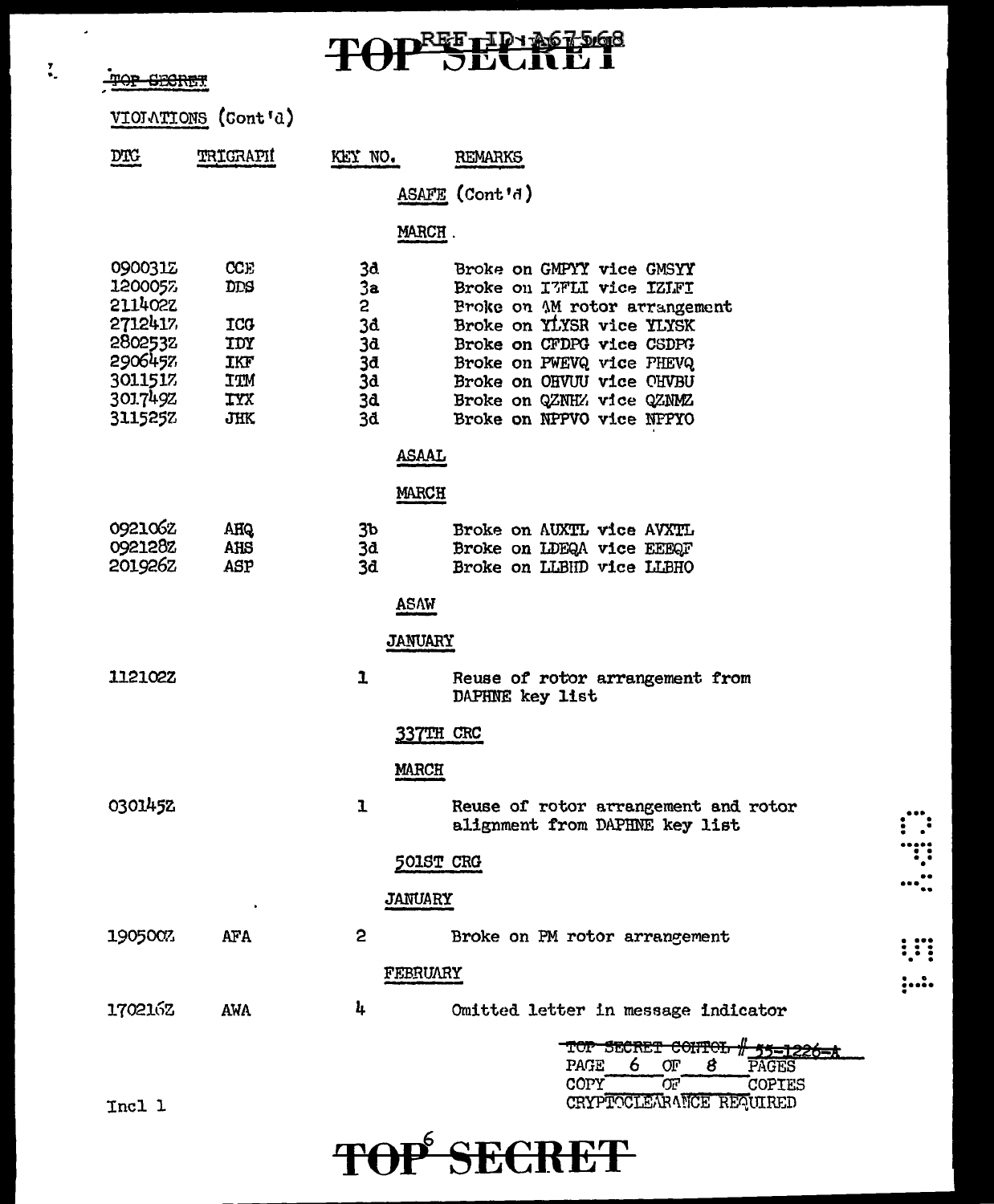TOPESPATIST

| TOI DECIDE     |                     |                         |                                     |   |
|----------------|---------------------|-------------------------|-------------------------------------|---|
|                | VIOLATIONS (Cont'd) |                         |                                     |   |
| <b>DIG</b>     | TRIGRAPH            | KEY NO.                 | <b>REMARKS</b>                      |   |
|                |                     |                         | 501ST (Cont'd)                      |   |
|                |                     |                         | FEBRUARY (Cont'd)                   |   |
|                |                     |                         |                                     |   |
| <b>221241Z</b> | CRQ                 | 2                       | Broke on AM rotor arrangement       |   |
| 221955Z        | <b>CYA</b>          | 38                      | Broke on CYADZ vice CYADN           |   |
| 2516172        | DOR                 | 3 <sub>b</sub>          | Broke on ZMVZH vice ZMUZH           |   |
| 2521462        | <b>DPX</b>          | 3 <sub>b</sub>          | Broke on CPRRC vice CQRRC           |   |
|                |                     | <b>MARCH</b>            |                                     |   |
| 0101252        | ABB                 | 3a                      | Broke on ZGNAO vice ZGNAQ           |   |
| 021340Z        | <b>AHV</b>          | 3d                      | Broke on MVWKA vice MVWKK           |   |
| 0300242        | ALE                 | 4                       | Omitted letter in message indicator |   |
| 0410502        | <b>ART</b>          | 2                       | Broke on PM rotor arrangement       |   |
| 041052Z        | ARV                 | $\overline{\mathbf{c}}$ | Broke on PM rotor arrangement       |   |
| 0410532        | <b>ARZ</b>          | 2                       | Broke on PM rotor arrangement       |   |
| <b>041802Z</b> | AUQ.                | 3d                      | Broke on QLHQP vice QDHQP           |   |
| 0419092        | AVQ.                | 4                       | Omitted letter in message indicator |   |
| 050600Z        | <b>BAT</b>          | 2                       | Broke on PM rotor arrangement       |   |
| 0610312        | <b>BFM</b>          | 2                       | Broke on PM rotor arrangement       |   |
| 080908Z        | OJF                 | 3d                      | Broke on IFQUW vice IFQUH           |   |
| 090942Z        | <b>BRX</b>          | 3d                      | Broke on XZEBU vice XZWBU           |   |
| 101830Z        | <b>BWS</b>          | 3d                      | Broke on SEWLZ vice AHWLZ           |   |
| 1206352        | CTP                 | <b>3d</b>               | Broke on GSFGK vice HDFGK           |   |
| 1401482        | <b>DIP</b>          | 3c                      | Broke on NJXOT vice NJXOP           |   |
| 140651Z        | <b>DKX</b>          | 3d                      | Broke on BKGDP vice BFGDP           |   |
| 1604572        | <b>DZE</b>          | 3d                      | Broke on SLXQU vice SLXGU           |   |
| 180040Z        | <b>EOA</b>          | <b>3d</b>               | Broke on IPEEI vice IPGPG           |   |
| 181248Z        | EHT                 | $\tilde{6}$             | Broke using trigraph EPT            |   |
| 1902482        | EYI                 | 3d                      | Broke VBWDH vice VBIDH              |   |
| 190355Z        | EYR                 | 3d                      | Broke on YIKAF vice YIKAR           |   |
| 191430Z        | EZY                 | 3d                      | Broke on CENNZ vice LENNZ           |   |
| 201150Z        | <b>FGL</b>          | 2                       | Broke on PM rotor arrangement       |   |
| 201845Z        | FHM                 | 3d                      | Broke on CKSSD vice CWFSD           |   |
| 210016Z        | FIW                 | 3d                      | Broke on PRTBX vice PUUBX           | ः |
| 210809Z        | FLU                 | 3d                      | Broke on KWUIR vice KWUIR           |   |
| <b>220448Z</b> | <b>NNT</b>          | 3d                      | Broke on SGKVK vice FGKVK           |   |
| 220526Z        | <b>FNQ</b>          | 3d                      | Broke on JEGNS vice JEQNS           |   |
| 2502302        | <b>GCD</b>          | 9                       | Message indicator derived using     |   |
|                |                     |                         | deciphering procedure               |   |
| 250232Z        | <b>GCF</b>          | 6                       | Broke using trigraph GCP            |   |
| 250835Z        | <b>GEK</b>          | 3a                      | Broke on HQYDE vice HQDYE           |   |
| 252031Z        | <b>CET</b>          | 3c                      | Broke on GPAGG vice GPAGC           |   |
| 2621012        | <b>GMT</b>          | 3d                      | Broke on DMIGC vice DMIGS           |   |

# 55-1226-A<br>PAGES TOP SECRET CONTROL PAGE 7  $\alpha$ 8  $\overline{\text{OF}}$ COPIES COPY

CRYPTOCLEARANCE REQUIRED

### Incl 1

 $\mathcal{L}_{\mathcal{A}}$ 

 $\blacksquare$ 

 $\ddot{ }$ 

**MAR CERPET** 

 $\frac{1}{2}$ 

# TOP SECRET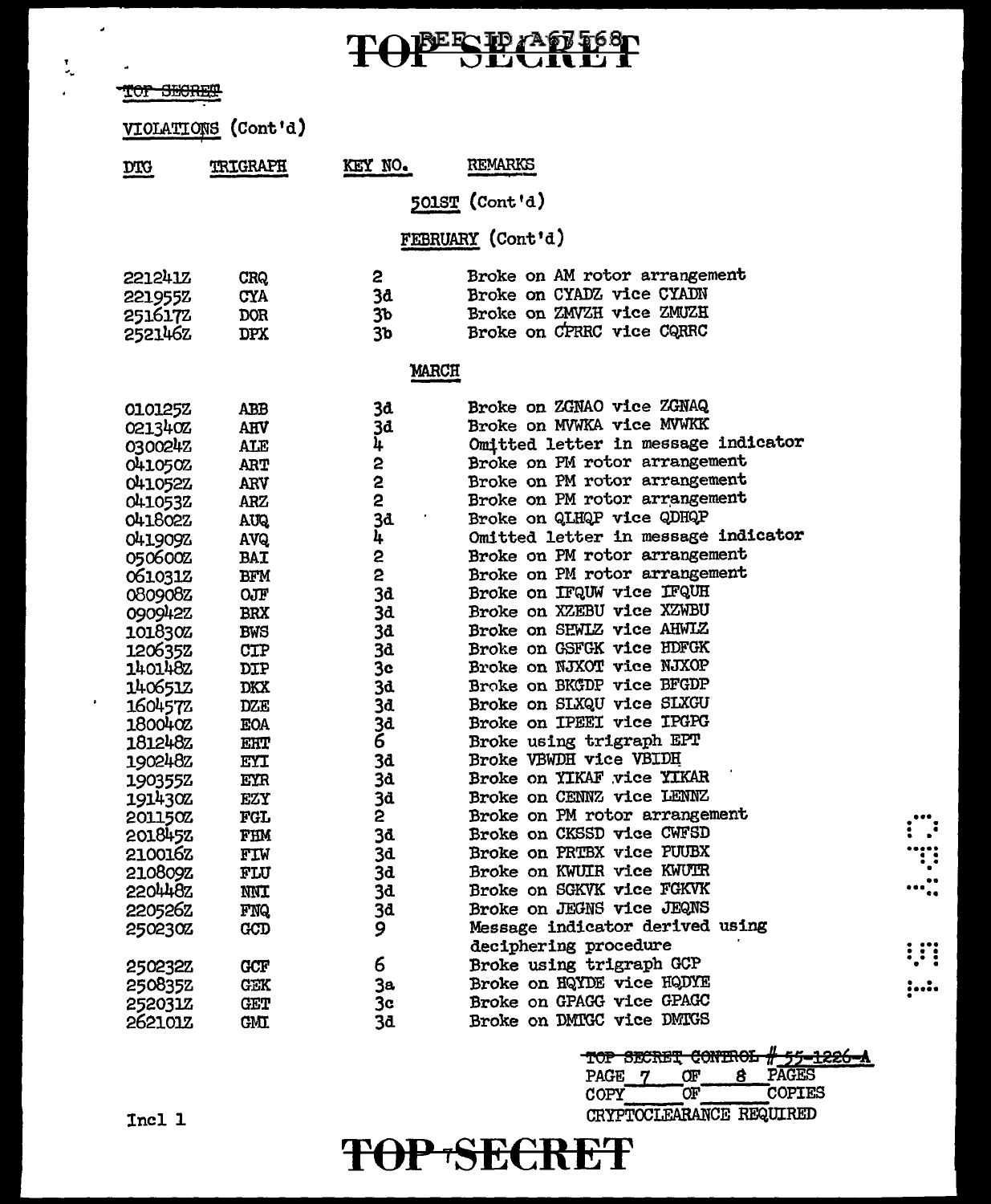### TOP SECRETS

### TOP SECRET

 $\frac{1}{\sigma_{\rm s}}$ 

VIOIATIONS (Cont'd)

| <u>DTG</u>                                                                                                               | <b>TRIGRAPH</b>                                                                                                                   | KEY NO.                                               | REMARKS                                                                                                                                                                                                                                                                                          |  |  |  |  |  |
|--------------------------------------------------------------------------------------------------------------------------|-----------------------------------------------------------------------------------------------------------------------------------|-------------------------------------------------------|--------------------------------------------------------------------------------------------------------------------------------------------------------------------------------------------------------------------------------------------------------------------------------------------------|--|--|--|--|--|
|                                                                                                                          |                                                                                                                                   |                                                       | 501ST CRG (Cont'd)                                                                                                                                                                                                                                                                               |  |  |  |  |  |
|                                                                                                                          |                                                                                                                                   |                                                       | MARCH (Cont'd)                                                                                                                                                                                                                                                                                   |  |  |  |  |  |
| <b>2701322</b><br>270720Z<br><b>272050Z</b><br>2801052<br>2906502<br>282208Z<br>290005Z<br>291305Z<br>3017342<br>311840Z | <b>GRI</b><br><b>GOP</b><br><b>GSI</b><br><b>GWZ</b><br><b>RSU</b><br><b>GXF</b><br><b>GXU</b><br><b>HAO</b><br><b>HHX</b><br>HIQ | 3c<br>3d<br>3d<br>2<br>6<br>3d<br>3d<br>3ª<br>6<br>3c | Broke on DEXAI vice BEXAI<br>Broke on XIHSF vice XIHUF<br>Broke on AGQPJ vice APQPJ<br>Broke on PM rotor arrangement<br>Broke using trigraph GYU<br>Broke on GWXGC vice GWOGC<br>Broke on DONHX vice SONHX<br>Broke on IUKQU vice IUWQU<br>Broke using trigraph HHB<br>Broke on RRRTG vice RRRTC |  |  |  |  |  |
|                                                                                                                          |                                                                                                                                   |                                                       |                                                                                                                                                                                                                                                                                                  |  |  |  |  |  |
|                                                                                                                          |                                                                                                                                   |                                                       | SSO CAMP ZAMA                                                                                                                                                                                                                                                                                    |  |  |  |  |  |
| <b>JANUARY</b>                                                                                                           |                                                                                                                                   |                                                       |                                                                                                                                                                                                                                                                                                  |  |  |  |  |  |
| <b>11 JAN</b>                                                                                                            |                                                                                                                                   | 10                                                    | Operator believed he was on room<br>circuit                                                                                                                                                                                                                                                      |  |  |  |  |  |
| SSO CAMP DES LOGES                                                                                                       |                                                                                                                                   |                                                       |                                                                                                                                                                                                                                                                                                  |  |  |  |  |  |
|                                                                                                                          |                                                                                                                                   | <b>MARCH</b>                                          |                                                                                                                                                                                                                                                                                                  |  |  |  |  |  |
| 17 MAR                                                                                                                   |                                                                                                                                   | 10                                                    | Operator believed he was on room<br>circuit                                                                                                                                                                                                                                                      |  |  |  |  |  |

|             |                          |     |  | TOP SECRET CONTROL # 55-1226-A |  |  |
|-------------|--------------------------|-----|--|--------------------------------|--|--|
| <b>PAGE</b> |                          | Œ   |  | PAGES                          |  |  |
| <b>GODA</b> |                          | יזר |  | COPTES                         |  |  |
|             | CRYPTOCLEARANCE REQUIRED |     |  |                                |  |  |
| TAD SECDET  |                          |     |  |                                |  |  |
| NI IX DI    |                          |     |  |                                |  |  |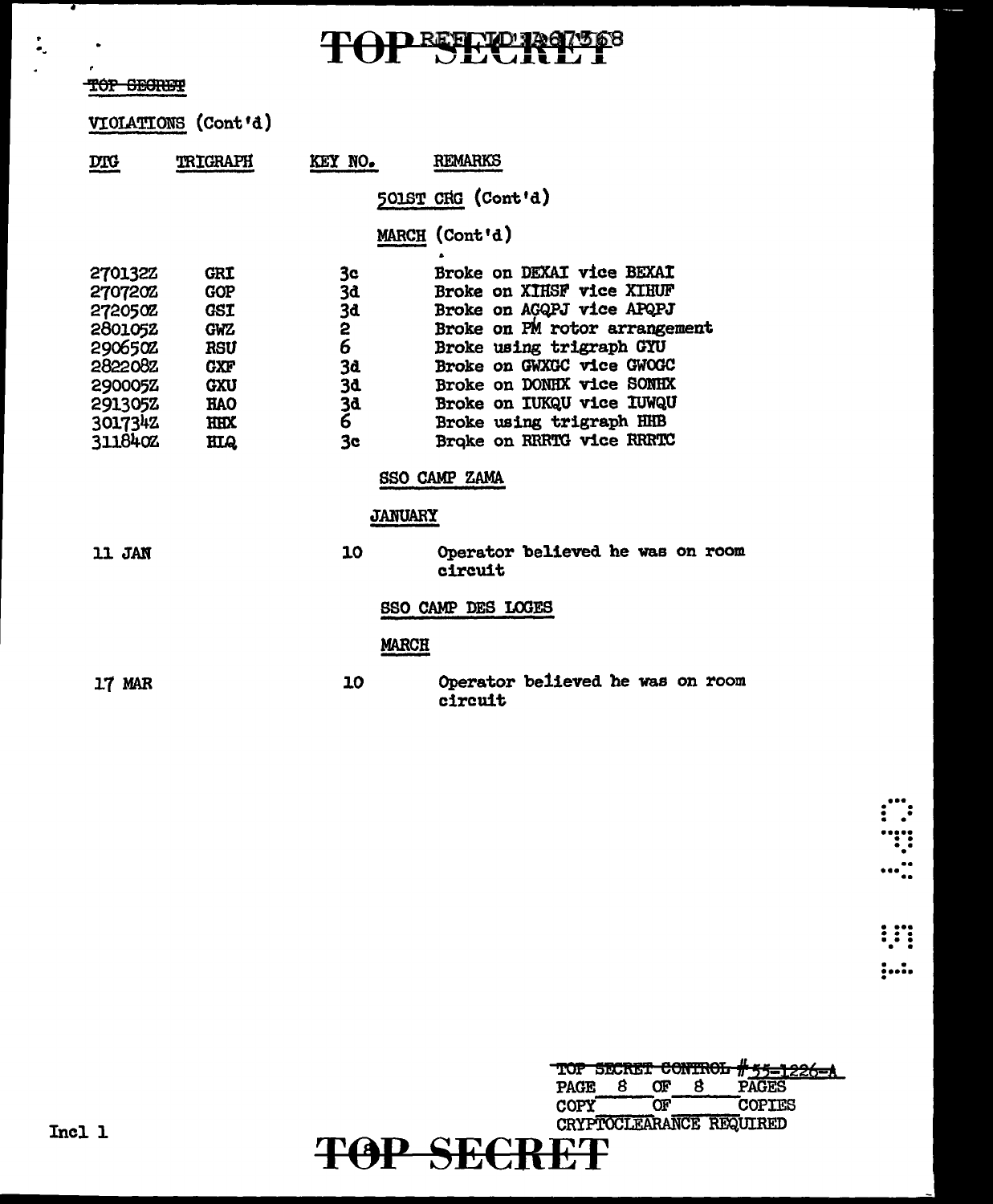#### **SBORET**

¢  $\mathbf{r}$ 

÷.

### **REGIN IG 1568**

#### KEY LIST OF ARMY VIOLATIONS

### JAN., FEB., & MAR. 1955

#### ROTOR ARRANGEMENT

- 1. Use for encipherment of an inappropriate rotor arrangement and/or alignment. (Reference AFSAG 1262, para 5006a(1), and/or AFSAG 1231B, para  $6002a(2)$ , and/or AFSAG 1231B, para  $6004a(1)$ )
- 2. Use of a rotor arrangement for inappropriate cryptoperiod, day or month.  $(Reference AFSAG 1262, para 5006a(1))$

#### ROTOR ALIGNMENT AND MESSAGE INDICATOR

- 3. Discrepancy between the message rotor alignment resulting from decipherment of the message indicator and the message rotor alignment actually required to decipher the message, although the latter was correctly derived. The discrepancy involves (a) transposition of letters, (b) substitution of a letter alphabetically adjacent to the correct letter, (c) substitution of a phonetically similar letter, or (d) errors in encipherment.
- 4. Omission or addition of one or more letters to the message indicator.
- 5. Decipherment of the message indicator resulted in a message rotor alignment identical to the final alignment of the previous message. (Reference AFSAG 1262, para  $6002a(4)$ )

#### KEY GROUP

6. The trigraphic key-group indicator in the message indicator did not correspond to the key group actually used for encipherment. Reuse of a key group was not involved. (Reference AFSAG 1262, para 5004b)

#### MACHINE DESIGNATOR AND MULTISWITCH SETTING

- 7. The machine designator in the message indicator did not correspond to the multiswitch setting used for encipherment. The messages were (a) correctly enciphered or (b) incorrectly enciphered. (Reference AFSAG 1262, para  $6002a(1)$
- 8. Use of an incorrect multiswitch setting. (Reference AFSAG 1262, para  $6002a(2)$ , and/or AFSAG 1231B, para  $6003a(1)$ , and/or AFSAG 1231B, para  $6002a(4)$

#### **ENCIPHER-DECIPHER CARD**

9. Incorrect use of an ORCUS enciphering card to produce a message indicator. (Reference AFSAG 1262, para 5005c)

CRYPTOCLEARANCE REQUIRED

 $\begin{array}{c} \begin{array}{c} \bullet \bullet \bullet \bullet \bullet \bullet \end{array} \\ \begin{array}{c} \bullet \bullet \bullet \bullet \bullet \end{array} \\ \begin{array}{c} \bullet \bullet \bullet \bullet \bullet \end{array} \\ \begin{array}{c} \bullet \bullet \bullet \bullet \bullet \end{array} \\ \begin{array}{c} \bullet \bullet \bullet \bullet \bullet \end{array} \end{array}$ 

m

 $, \ldots$ 

Incl<sub>2</sub>

### SECRET